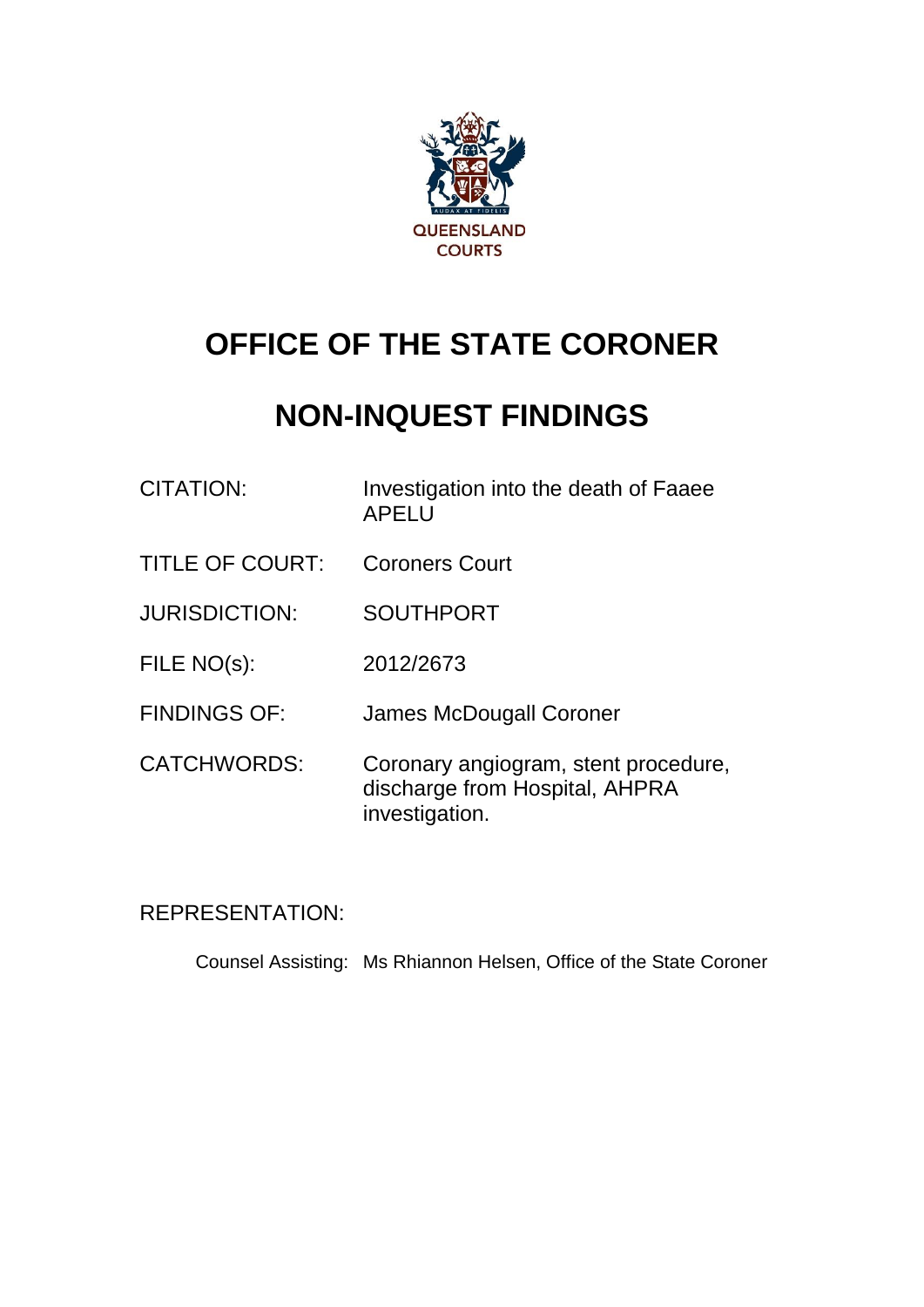Mr Faaee Apelu was 41 years of age at the time of his death.

On 26 July 2012, Mr Apelu consulted with his general practitioner, Dr Abdulla Yousef in regard to chest pain, which had been present for around a week. Mr Apelu thought this pain may be connected to his commencement of the medication *Indocid* for gout. Dr Yousef conducted an electrocardiogram ('ECG') which showed changes in the inferior leads. Mr Apelu was noted to be afebrile with normal chest auscultation. His blood pressure was 120/70 and he had a heart rate of 72 beats per minute. Dr Yousef called the Queensland Ambulance Service ('QAS') and arranged for Mr Apelu to be taken to the Robina Hospital for review.

Records from the Robina Hospital indicate that Mr Apelu presented with heavy chest pain that radiated to his throat and back and occurred multiple times a day. It was noted that he had experienced this pain for around a two to three week period. Relevantly, Mr Apelu had a history of high cholesterol, obstructive sleep apnoea, hypertension, varicose veins and obesity. He also had a family history of heart disease, with his brother suffering from a heart attack in his late 40's and an uncle having died of a heart attack when he was in his 50's.

The results of an ECG and blood test for troponin levels were found to be consistent with Mr Apelu having had a non-ST elevation myocardial infarction (acute heart attack). Glyceryl trinitrate infusion was commenced.

On 27 July 2012, Mr Apelu was transferred to the Gold Coast Hospital ('GCH') for a coronary angiogram, which was performed by Dr Ravinder Batra, an interventional Cardiologist. This procedure was reported as showing single vessel disease with a 99% stenosis of the distal right coronary artery. A bare metal stent was subsequently inserted in the artery, which was then dilated with an excellent result. The angiogram report states that the left main coronary artery, the diagonal, the circumflex, the obtuse marginal, the right posterolateral, and the posterior descending artery were all normal. Minor disease was noted at the opening of the left anterior descending artery.

Mr Apelu was discharged from the GCH the following day, and was scheduled to return for an out-patient appointment 3 months later. He was advised to take the following medication:

- $\bullet$  Aspirin 100 mg daily
- Clopidogrel 75 mg daily for at least 3 months (taken with aspirin this reduces the risk of a thrombosis of the stent, which can lead to a heart attack)
- $\bullet$  Artorvastatin 40 mg daily for high cholesterol
- Coversyl 2.5 mg daily for high blood pressure

At around 4:00 pm on 31 July 2012, Mr Apelu fell asleep whilst watching television. He began to snore loudly. His 10 year old son who was at the residence visiting became concerned when his Father's breathing became laboured. He sought assistance from workers in a nearby shop who called QAS.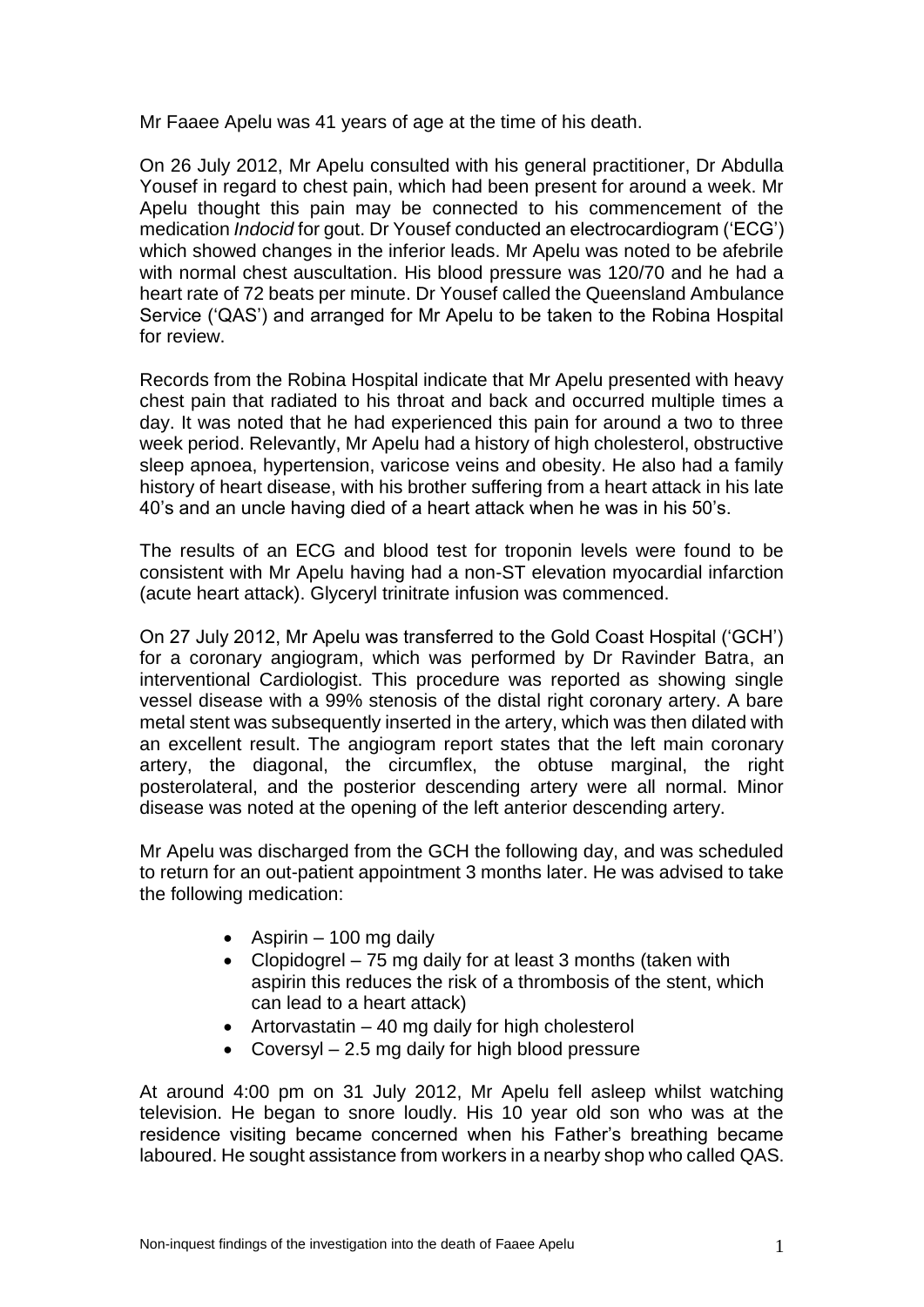Upon attendance, QAS officers found Mr Apelu to have had a cardiac arrest and commenced resuscitation treatments before transferring him to the GCH.

Despite continued intensive resuscitation measures at the GCH, Mr Apelu was unable to be revived and was declared deceased at 5:19 pm.

# **Autopsy findings**

An external and partial internal post-mortem examination was performed by Pathologist, Dr Dianne Little on 1 August 2012.

The partial internal post-mortem examination conducted found the presence of severe degenerative narrowing of two of the main coronary arteries. A stent had been previously placed in one of the arteries (right) but there was significant narrowing upstream of the stent and also narrowing downstream of the stent. In addition, marked narrowing (approximately 90%) of the left anterior descending coronary artery at its origin from the left main coronary artery, was also observed. Dr Little notes that this coronary atherosclerosis decreased the blood flow to the heart muscle and resulted in an acute myocardial infarction approximately 1-2 weeks prior to Mr Apelu's death. As a result of the infarction, he suffered a cardiac arrest. Mr Apelu was found to be in ventricular fibrillation, a type of arrhythmia, by QAS officers, which is a well described complication of a myocardial infarction.

Dr Little found that the cause of death was the myocardial infarction secondary to coronary atherosclerosis. Dr Little notes that Mr Apelu had a history of hypertension and at autopsy enlargement of the heart was found, which is consistent with this diagnosis. Mr Apelu also had a history of high blood lipids (cholesterol and triglycerides). Both of these conditions are risk factors for coronary atherosclerosis, and therefore would have contributed to the cause of death.

# **Clinical Forensic Medicine Unit Review**

On 9 January 2013, Forensic Medical Officer, Dr Sally Jacobs provided a report after conducting a review of the circumstances surrounding Mr Apelu's death. Specifically, Dr Jacobs was asked to comment upon whether adequate treatment and care was provided and whether there were any further issues, which warranted investigation.

Having considered Mr Apelu's medical records and autopsy findings, Dr Jacobs found the following:

- Mr Apelu had significant risk factors for heart disease.
- In the weeks prior to his death, Mr Apelu had a myocardial infarction, which was the result of severe coronary atherosclerosis.
- Three days prior to his death, Mr Apelu had a percutaneous coronary angiogram, which was reported to show a 99% narrowing in only one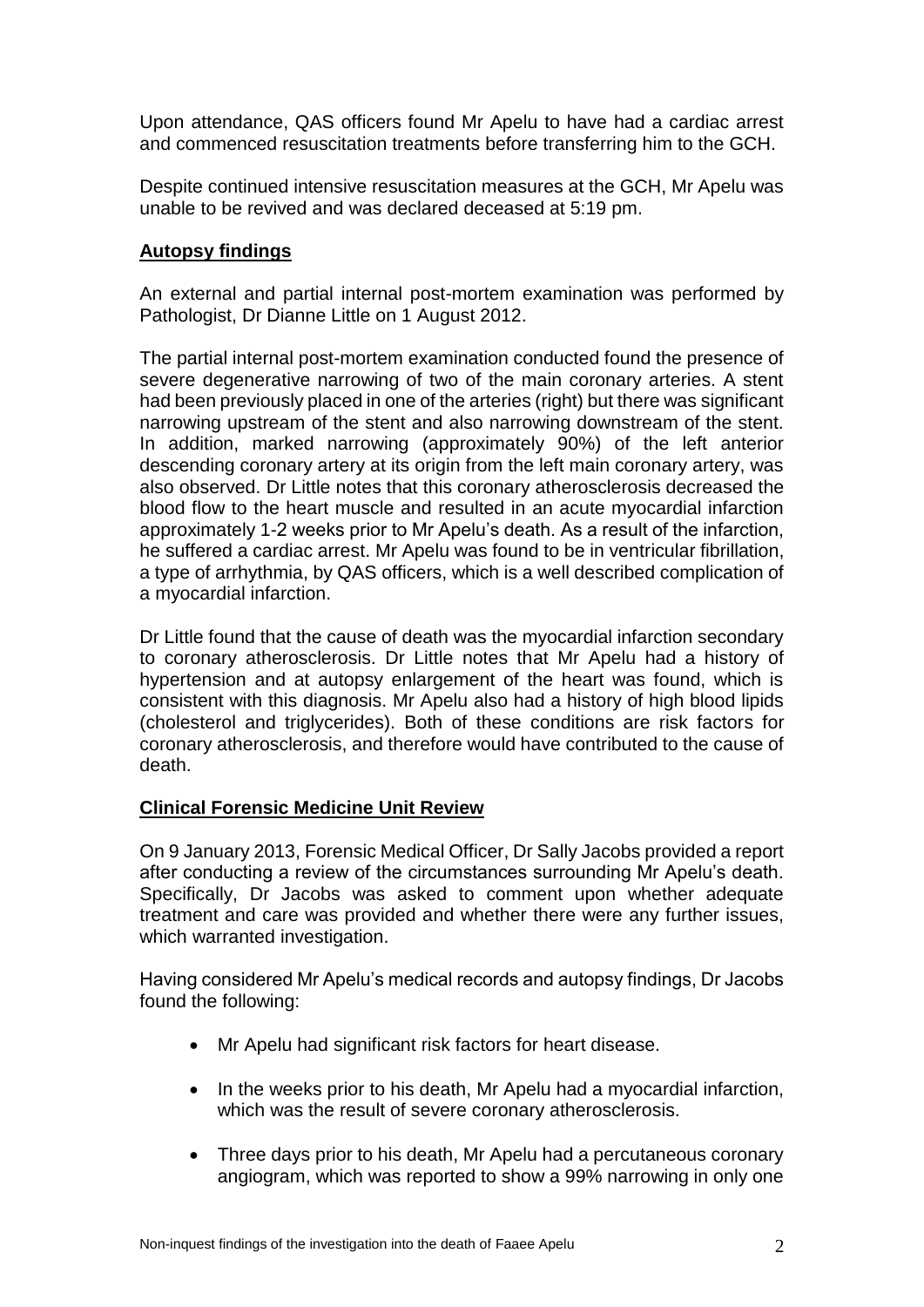coronary artery. A stent was placed in this artery with reportedly excellent results.

 At autopsy, it was noted that there was severe narrowing of two of the main coronary arteries, namely the proximal anterior left descending artery and upstream and downstream of the right coronary artery, which had been stented.

Dr Jacobs recommended that an expert specialist opinion from a Cardiologist be sought. The issues to be addressed by the expert were identified as follows:

- Was the extent of the coronary artery disease, which was noted at autopsy, visible at the time of the coronary angiography? If so, would this have altered his management?
- If not visible at the time of the coronary angiography, the possible explanations for this.
- Would Mr Apelu's outcome have been changed if the extent of his coronary artery disease had been identified at the time of the coronary angiography?

#### **Family concerns**

During the course of the coronial investigation, Mr Apelu's former partner, Ms Maina Schuster raised a number of concerns regarding the care and treatment provided to Mr Apelu by the GCH. She requested that an inquest be convened.

Whilst I do not propose to outline all of the matters raised, Ms Schuster's concerns primarily relate to a perceived lack of monitoring of Mr Apelu's condition by medical officers, following insertion of the stent on 27 August 2012. She is particularly dismayed that he was released the day after the stent was inserted.

Following his discharge from the GCH on 28 August 2012, Mr Apelu stayed with Ms Schuster, as she was concerned that he was not well enough to be on his own. On 30 August 2012, he returned to his residence as he claimed he felt much better. Unfortunately, the following day, their son was forced to seek assistance for his father, who could not be revived.

Ms Schuster is of the view that had Mr Apelu been provided with adequate care following surgery, and not been discharged the following day, he may not have died.

I have considered all of the concerns and matters raised by Ms Schuster during the course of the coronial investigation, when reaching my conclusions regarding Mr Apelu's death.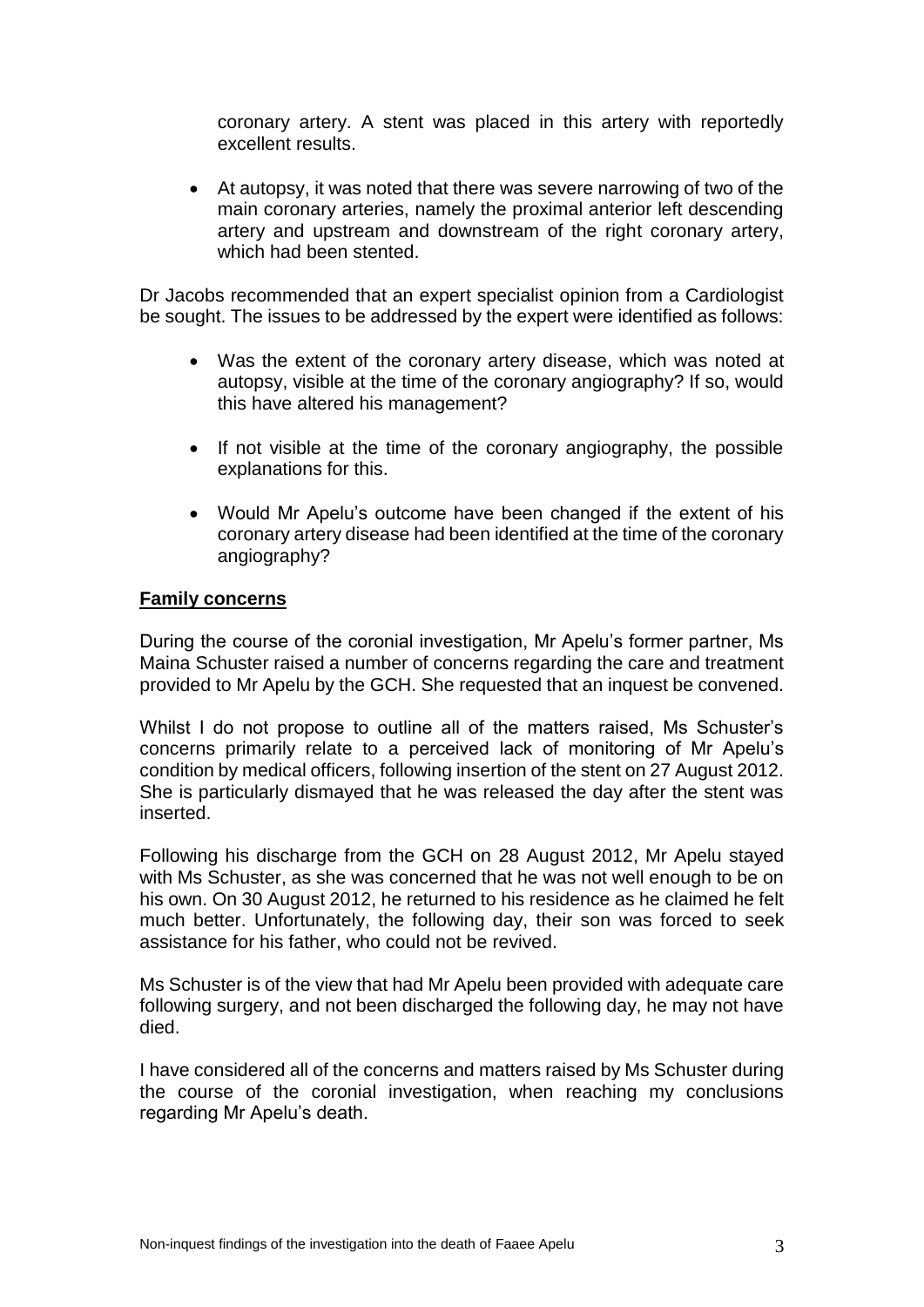# **Australian Health Practitioner Regulation Agency investigation**

Ms Schuster subsequently made a complaint to the Health Quality and Complaints Commission ('HQCC') regarding the health service provided by the GCH to Mr Apelu. Ms Schuster alleged that the care and treatment Mr Apelu received was not reasonable, particularly the stenting procedure performed by Dr Batra.

On 17 September 2013, HQCC notified the Australian Health Practitioner Regulation Agency ('AHPRA') of Ms Schuster's complaint. AHPRA, on behalf of the Medical Board of Australia ('the Board'), subsequently carried out an investigation into the adequacy and appropriateness of the clinical care Dr Batra provided to Mr Apelu on 27 July 2012, when performing a coronary angiogram and the stenting procedure.

Specifically, the following two issues were considered:

- I. Whether the practitioner, Dr Ravinder Batra, provided appropriate care and treatment to Mr Apelu at the GCH on 27 July 2012, when performing a coronary angiogram and stenting procedure.
- II. Whether the practitioner, as a result of the above, inappropriately discharged Mr Apelu on 28 July after his angiogram and stent procedure performed on 27 July 2012.

The Board had not previously received any prior notification about Dr Batra.

On 22 November 2013, the Queensland Medical Interim Notifications Group ('the former Committee') considered a preliminary assessment report and decided to investigate Dr Batra, pursuant to s.160(1) of the *Health Practitioner Regulation National Law* as is in force in Queensland ('the National Law'). In its decision, the former Committee noted that the complaint raised concerns that Dr Batra failed to identify Mr Apelu's coronary artery disease on the angiogram performed. The content of the review conducted by Forensic Medical Officer, Dr Sally Jacobs from the Clinical Forensic Medicine Unit for the purpose of the coronial investigation, was also cited.

During the course of the investigation, Dr Batra provided a number of verbal and written submissions to the HQCC and AHPRA in response to the complaint, during which he stated the following:

- Mr Apelu was admitted to the Robina Hospital and diagnosed with non ST elevation myocardial infarction on 26 July 2012, and was transferred to the GCH for a coronary angiogram and stent procedure on 27 July 2012.
- Mr Apelu's coronary angiogram showed that he had minor ostial LAD disease and a 99% lesion in the distal right coronary artery ('RCA'). Based on this, the RCA was identified as the culprit lesion for the non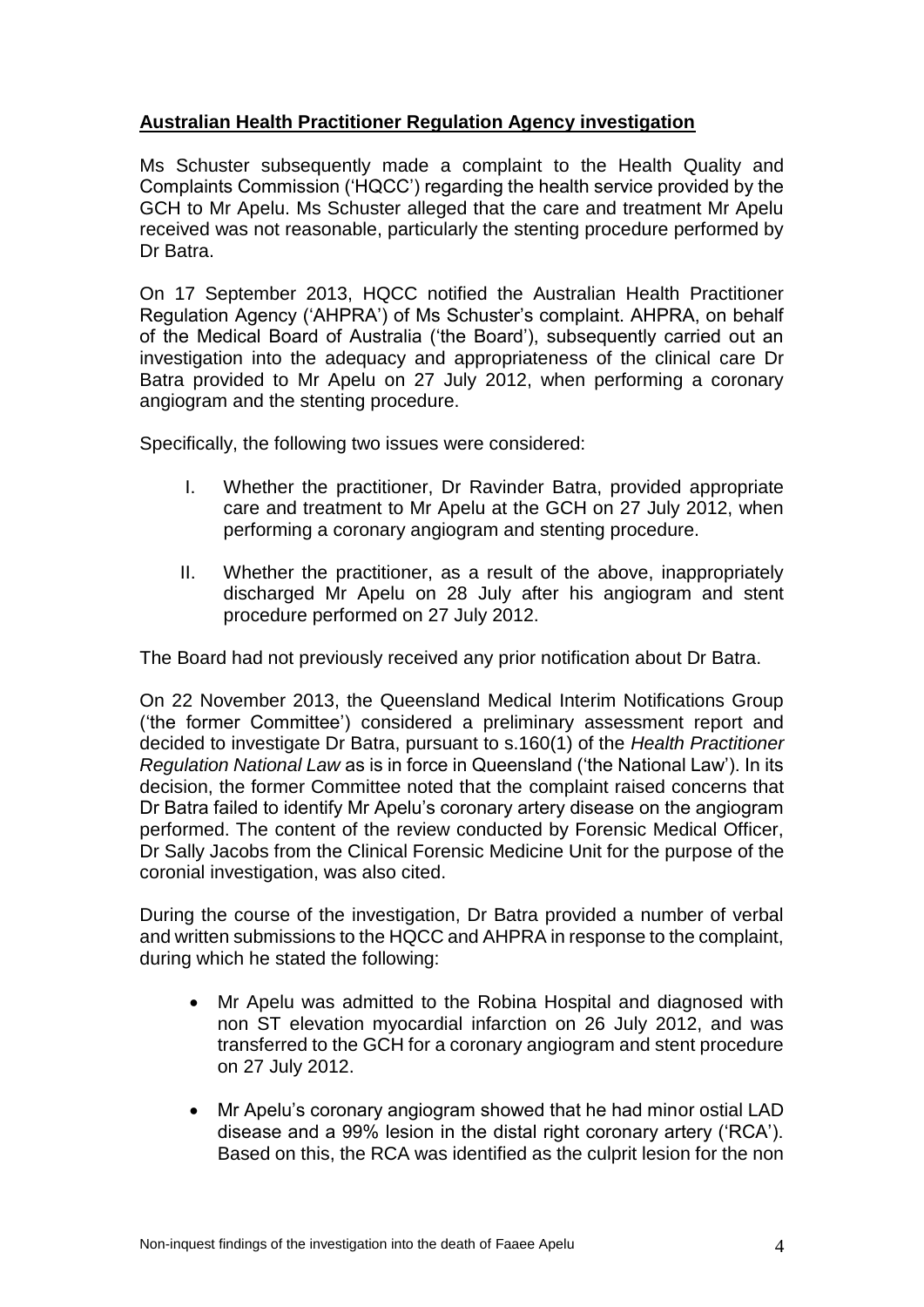ST myocardial infarction, which was in keeping with Mr Apelu's clinical picture.

- Mr Apelu went on to have stenting of his distal RCA in the same sitting, the procedure was uncomplicated and he had 'an excellent angiographic result'.
- There were no other significant lesions identified on the angiography, and none of the other narrowing or blockages mentioned in the autopsy report were visible on the angiogram.
- Mr Apelu's stay overnight in the GCH was uneventful.
- The doctor on duty for the weekend examined Mr Apelu on 28 July 2012, found him to be doing well and clinically stable, and decided to discharge him on appropriate medications as per hospital protocol.
- The case was subsequently presented in multiple academic forums in the presence of Pathologist Dr Dianne Little, and it was concluded that Mr Apelu had suffered a Sudden Cardiac Death 'because of cardiac arrhythmia rather than any complication of stenting or untreated blockages'.
- Dr Batra stated that he had discussed the matter with Pathologist, Dr Little who had agreed that Mr Apelu's death was a result of ventricular arrhythmia arising from the scar of a myocardial infarction he suffered approximately three weeks before his death. Dr Little felt that the stenting procedure performed on Mr Apelu was not related to his death.
- Since Mr Apelu's death, Dr Batra has repeatedly reviewed the angiogram and is confident in stating that none of the extra lesions mentioned in the autopsy report were visible. There has been discrepancies in autopsy findings and angiographic findings reported in the literature.
- Patient flow processes between Robina and the GCH are structured in such a way that the intervention cardiologist is not involved.
- Mr Apelu's angiogram was performed by a registrar under Dr Batra's supervision. Dr Batra was not involved in Mr Apelu's initial diagnosis or clinical treatment.
- After the RCA had been stented, on angiogram the stented segment appeared matched to normal segment with no residual stenosis and TIMI grade 3 flow, which was an excellent result. Dr Batra believed that Mr Apelu had been appropriately and effectively revascularised and was pain free, and found no new ECG changes.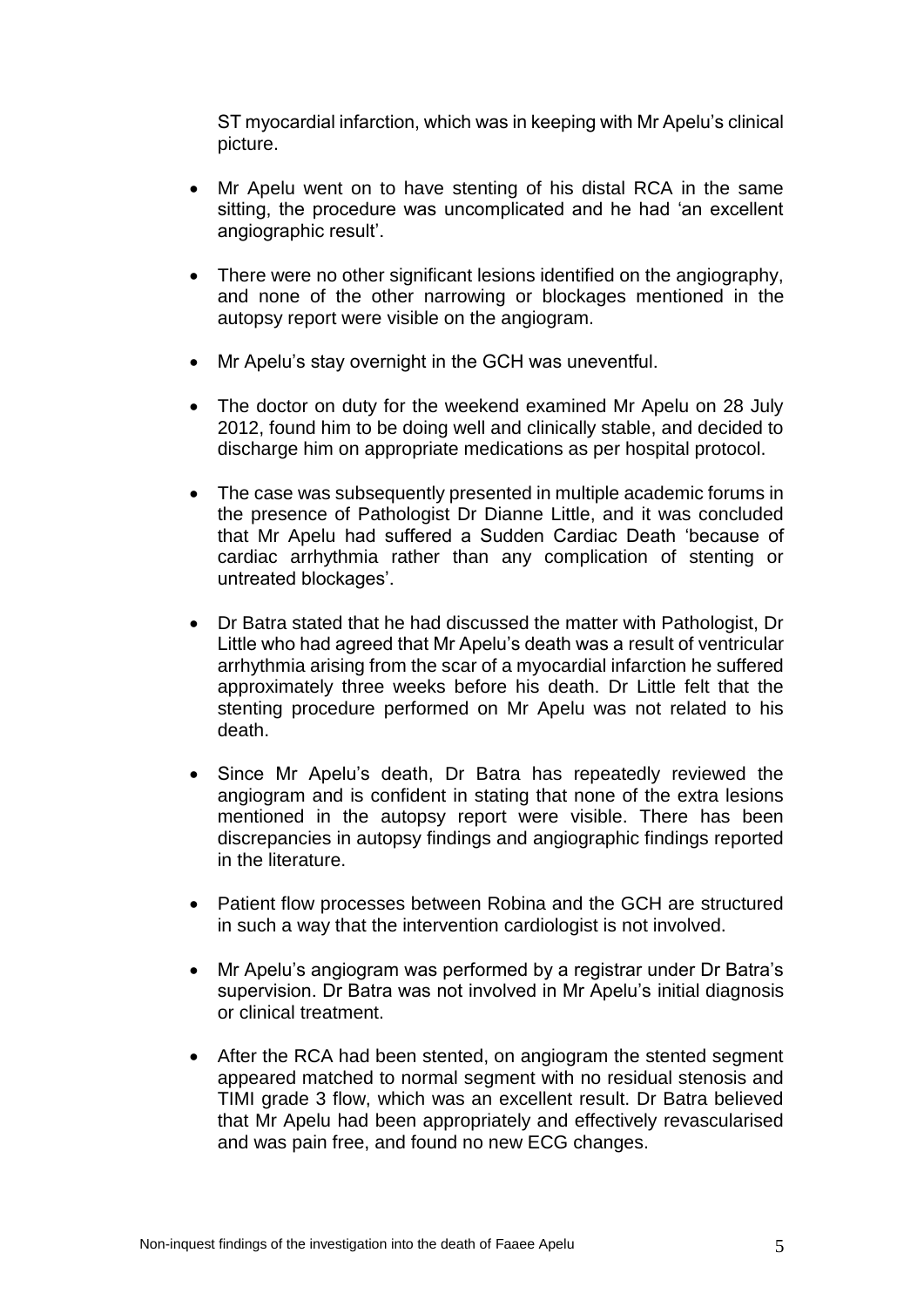- After the stenting procedure, Mr Apelu was transferred back to the ward under the care of the managing cardiologist, and Dr Batra was not involved in his post stent care.
- Dr Batra has performed coronary angiograms and stenting as a cardiologist at the Gold Coast Hospital since 2006. During this time, Dr Batra has performed 2100 angiograms and 1160 angiograms plus stenting procedures.

# *Expert opinion of Cardiologist, Professor Darren Walters*

During the course of the investigation, AHPRA obtained the independent expert opinion of interventional Cardiologist, Professor Darren Walters. Professor Walters is the Director of Cardiology at the Prince Charles Hospital, and was acting as the Executive Director at the time his advice was sought.

Professor Walters was asked to comment on whether Dr Batra's knowledge, skill or judgment possessed, or care exercised by him, whilst providing medical services to Mr Apelu, was below the standard reasonably expected of a health practitioner of an equivalent level of training or experience.

After reviewing the circumstances surrounding Mr Apelu's death and the matters cited in Ms Schuster's complaint, Professor Walters found as follows:

- In general, Mr Apelu received an appropriate and timely management strategy.
- The diagnosis of acute coronary syndrome was made promptly, and indicated medical therapy instituted, including antiplatelet therapy and anticoagulation.
- An early invasive strategy based on Mr Apelu's risk profile and positive biomarkers was undertaken.
- A number of 'significant points for consideration' were noted, in relation to the evaluation and treatment of Mr Apelu, including:
	- The ECG suggested an ST elevation myocardial infarction rather than a non ST elevation myocardial infarction, and had the diagnosis of ST elevation been recognised it may have influenced the decision to discharge Mr Apelu on 28 July 2012.
	- **However, even if ST elevation had been recognised, if Mr** Apelu had remained stable in hospital, he 'would likely have been discharged on or prior to 31 July 2012'.
	- The angiography performed on Mr Apelu was of suboptimal quality due to suboptimal opacification of the coronary arteries and streaming artefact, and this may have impacted on the ability of the operator to detect the significant coronary stenosis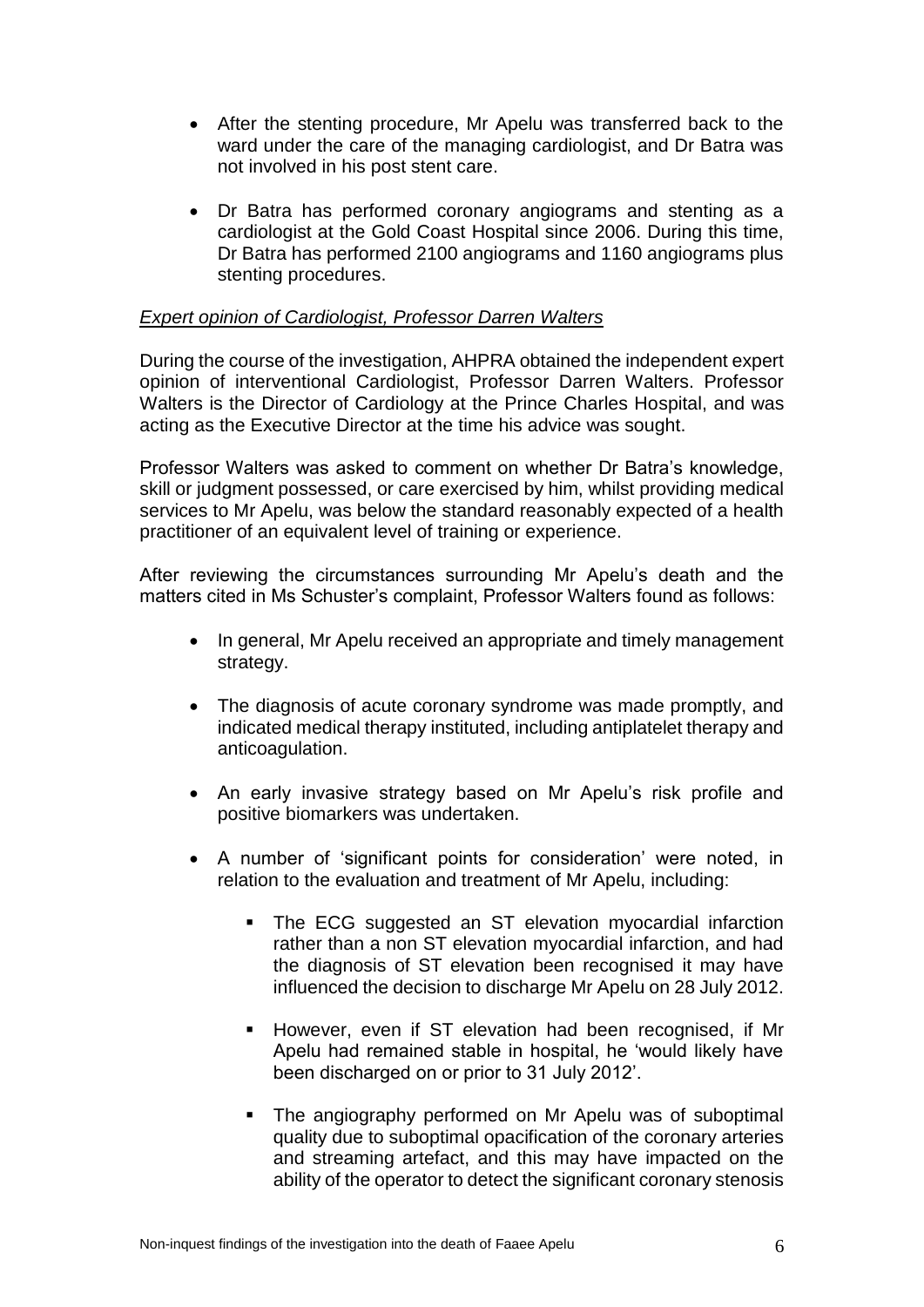found at autopsy by the pathologist. Other investigations, such as intravascular ultrasound or fractional flow reserve assessment, were not performed in this case and are not commonly performed in Australia.

- **Based on the angiography recorded, lesions of the severity** found subsequently at autopsy were not demonstrated during Dr Batra's investigation and treatment of Mr Apelu.
- Such deficiencies are 'well known' and need not necessarily reflect adversely on the competence of the operator.
- **The stenosis are unlikely to have developed de novo during the** period between angiography and autopsy.
- **Beta blockers, which are known to reduce the risk of death** following AMI and particularly the risk of arrhythmias, were omitted from the discharge medications. Abrupt cessation of beta blockers is known to be associated with adverse events, although the dose in this case was small.
- **Investigations, which are often performed routinely after** intervention to quantify the extent of any peri procedural myocardial injury, including post procedural troponin and CK, were not carried in this matter.
- The likely cause of Mr Apelu's death was a primary cardiac arrhythmia, the substrate being recent acute myocardial infarction and/or critical coronary ischemia due to incomplete revascularisation.
- There were multiple factors that may have predisposed Mr Apelu to cardiac death, and the early discharge was not the key factor in his death.
- Dr Batra's overall conduct was not, on the information provided, 'of standard that would suggest gross variance from a peer or equivalent training and experience'.

Following receipt of Professor Walter's report, Dr Batra was invited to provide further submissions in response. Dr Batra noted the following:

- He generally agreed with Professor Walter's opinion.
- He agreed with Professor Walter's view that even if the subtle ST elevation had been recognised, Mr Apelu would have been discharged on 29 or 30 July 2012, as patients of ST elevation myocardial infarction are usually discharged on day 4 if stable.
- In relation to Professor Walter's statement that Mr Apelu should have been prescribed beta blockers on discharge, Dr Batra noted that he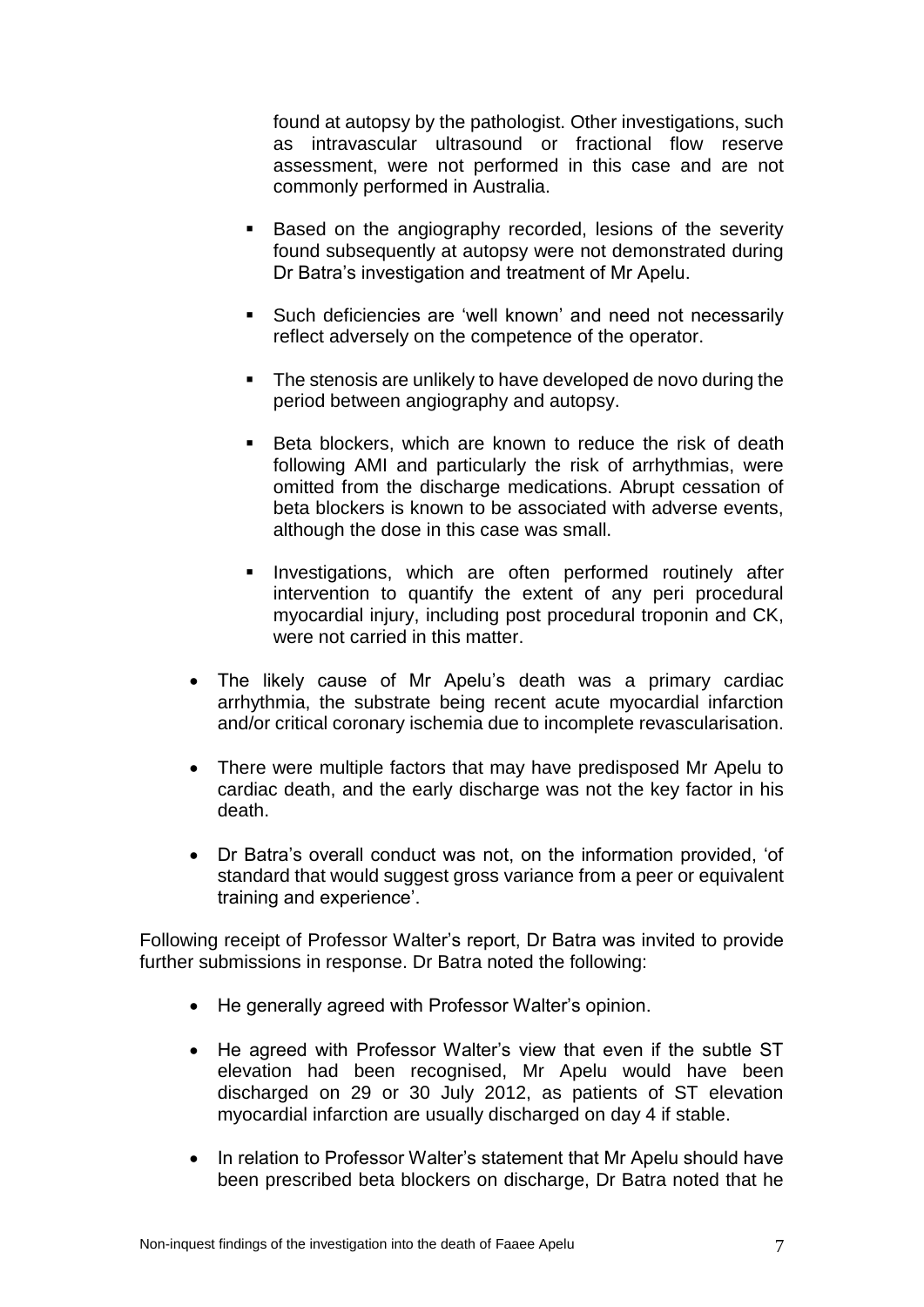believed Mr Apelu was prescribed Metoprolol on discharge, and that its omission on the discharge summary was an error.

- Post procedure measurement of CK and troponin is not a routine practice at the hospital, due to literature indicating that this approach is not useful.
- After Dr Batra stented the right coronary artery, on angiogram the stented segment appeared matched to normal segment with no residual stenosis and TIMI grade 3 flow, which was an excellent result.
- Dr Batra agreed that the angiogram pictures of the left coronary system were suboptimal due to streaming, however, no critical lesions were identified in the left system and the right coronary artery was seen to fill retrogradely.
- The angiographic pictures of the right coronary artery did not show any streaming and clearly ide notified the culprit right coronary lesion, and the pictures of the left coronary system were therefore not repeated.
- There are several well documented reasons for discrepancies between angiographic and autopsy findings in the literature, including:
	- Angiogram is a two dimensional picture of an artery, which is a three dimensional structure.
	- Autopsy has the limitation that there is no distension pressure in the vessel and they can appear smaller in diameter.

Based upon the information obtained during the course of the investigation, the Queensland Notifications Committee of the Medical Board of Australia ('the Committee') found that there was sufficient evidence to form a reasonable belief that Dr Batra's performance did not amount to unsatisfactory professional performance as defined in the National Law.

# **Further information from Pathologist Dr Little**

Following receipt of AHPRA's final investigation report, further information was sought from Pathologist, Dr Dianne Little as to the submissions made by Dr Batra, as well as Professor Walters' findings.

Dr Little expressed the view that the myocardial infarction suffered by Mr Apelu occurred well before he was admitted to the Robina Hospital for the purpose of an initial review, following which the stenting procedure was undertaken. Furthermore, she confirmed that arrhythmias are well documented complications of a myocardial infarction, and it appears that Mr Apelu died as a result of an arrhythmia. Dr Little noted that it was difficult to quantify the contribution, if any, the untreated blockages had on Mr Apelu's death. However,